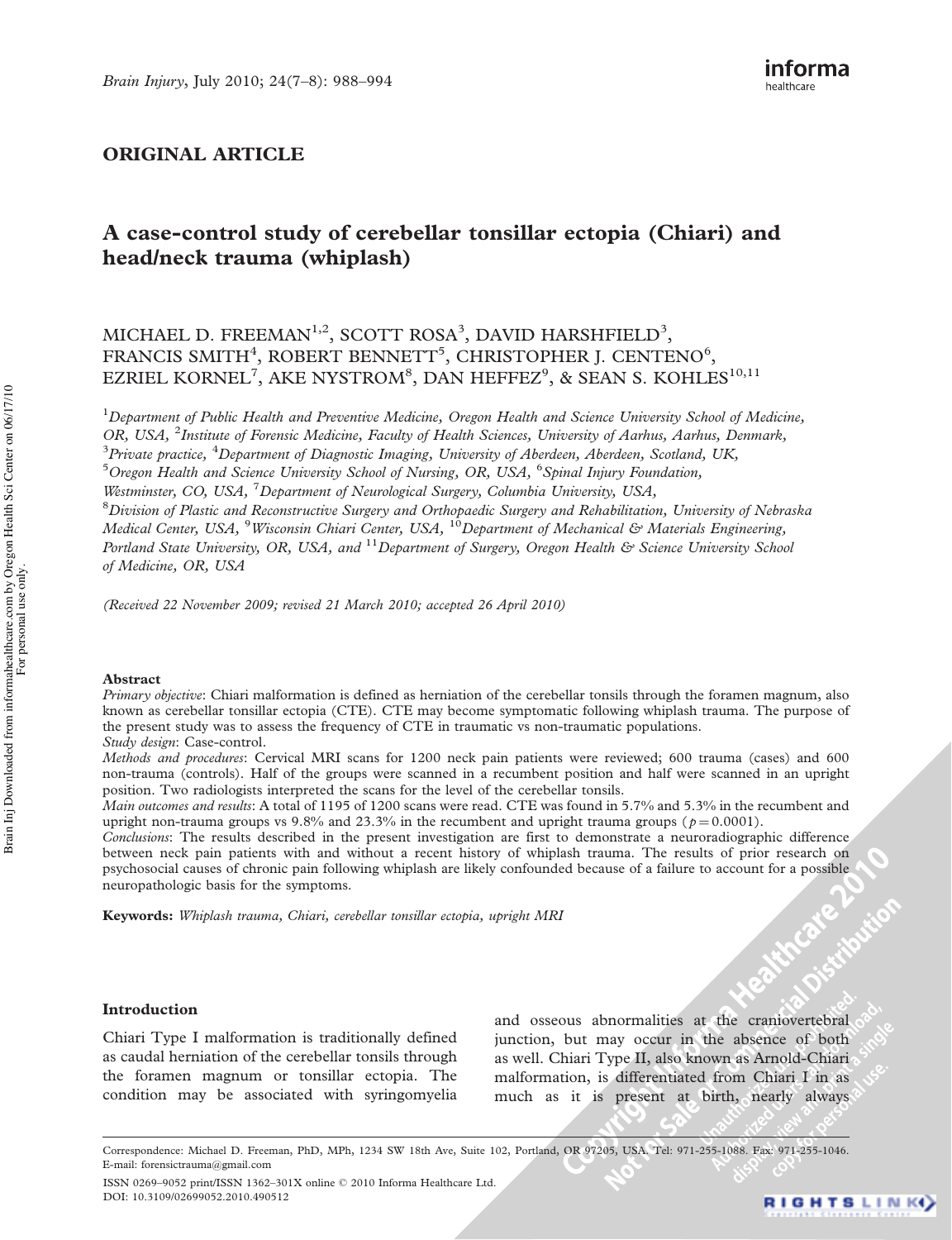associated with myelomeningocele (spina bifida) and includes downward displacement of the medulla, fourth ventricle and vermis of the cerebellum into the cervical spinal canal [1].

Symptoms that are most often associated with Chiari type I malformation are occipital headache, neck pain, upper extremity numbness and paresthesias and weakness [2, 3]. In a few cases there can also be lower extremity weakness and signs of cerebellar dysfunction [4]. The criterion for diagnosis of a Chiari Type I malformation is most frequently given as magnetic resonance imaging (MRI) evidence of low cerebellar tonsils relative to the foramen magnum [5, 6]. The threshold for diagnosis is variable; most authors have suggested that to be considered pathologic the cerebellar tonsils must be 5 mm or more below an imaginary line that runs from the basion (the most anterior point of the foramen magnum) to the opisthion (the posterior point of the foramen magnum) [7]. Other authors have suggested that the range of normal tonsil position ends at 2 mm below the basion-opisthion line (B-OL) [8]. The term tonsillar 'ectopia' is used to characterize any condition in which the cerebellar tonsils are found to be below the B-OL, regardless of symptom presence [8].

Several authors have suggested that previously quiescent Chiari Type I malformations can become symptomatic as a result of exposure to traumatic injury. In their seminal paper describing 364 cases of symptomatic Chiari Type I cases, Milhorat et al. [2] noted that 24% of their subjects described a traumatic event that precipitated their symptoms. Wan et al. [9] described a symptomatic 'conversion' of previously asymptomatic Chiari Type I following minor head and neck trauma. Other authors have described the discovery of symptomatic Chiari Type I following motor vehicle crashes and what is typically described as 'whiplash' trauma [10, 11], in which the injury mechanism is a result of inertial loading of the spine and skull [12].

There is no clear consensus regarding how trauma may play a role in the activation of symptoms that are attributed to a Chiari Type I or a lesser degree of cerebellar tonsillar ectopia (CTE). Are the symptoms coincidental to the trauma? Is the condition symptomatically 'awakened' by the trauma? Could the downward displacement of the tonsils be caused by the trauma? This last question is important, since quite often the presence of tonsillar ectopia is not discovered until imaging is performed following head or neck trauma and acquired tonsillar herniation is radiographically indistinguishable from a pre-existing CTE [3].

In order to address some of these questions, the present study describes an evaluation of the prevalence of CTE in two sub-populations

(trauma and non-trauma) of neck pain patients referred for MR imaging of the cervical spine using a case-control study design. Further, the effect of gravity dependence on tonsil level and its interaction with a history of trauma was assessed by performing the MRI scan in a traditional horizontal position in a recumbent scanner or in a vertical position in an upright scanner.

## Methods

MR imaging films of the cervical spine and base of the skull from 1200 consecutive neck pain patients 15 years and older presenting to four different outpatient radiology centres over a 3-year period were acquired and reviewed. Half of the scans (600) were from patients with neck pain resulting from a motor vehicle crash (cases) and half were from patients without a recent history of trauma (controls). Further, half of the cases and half of the controls were scanned in a 0.6 T Fonar upright open architecture MRI scanner (Fonar Corporation, Melville, NY) and the remaining half were obtained from a facility with a 0.7 T recumbent open architecture Hitachi Altaire MRI scanner (Hitachi Medical Systems, Tokyo, Japan). The resulting four study groups had 300 scans each them—Recumbent Non-trauma (RNT), Upright Non-trauma (UNT), Recumbent Trauma (RT), and Upright Trauma (UT). Subject anonymity was maintained by the removal of all personal identifiers from the scans and patient histories and IRB approval was sought and received from the Spinal Injury Foundation (Westminster, CO).

Traditional MR imaging sequences were used and included parasagittal to midsagittal slices. Sagittal sequences selected for measurement were those that showed the cerebellar tonsils at their lowest point relative to the B-OL. Sequences used on the upright scanner were T2 fast spin-echo TR 1011, TE 160 with slice thickness of 3.5 mm, interval 4; and T1 fast spin-echo TR 366, TE 17, with slice thickness of 3.5 mm, interval 4. Sequences used on the recumbent scanner were T2 fast spin-echo sagittal TR 3500, TE 120, with a slice thickness of 3 mm, interval 4; and T1 SE sagittal TR 400, TE 16, with a slice thickness of 3 mm and interval 4.

The films were interpreted by two board certified radiologists (authors DH and FS) who were blinded with regard to the injury or scan position status. The metric of interest was the level of the cerebellar tonsils relative to the level of the foramen magnum, defined by a line drawn from the basion to the opisthion, the basion-opisthion line or B-OL (Figure 1).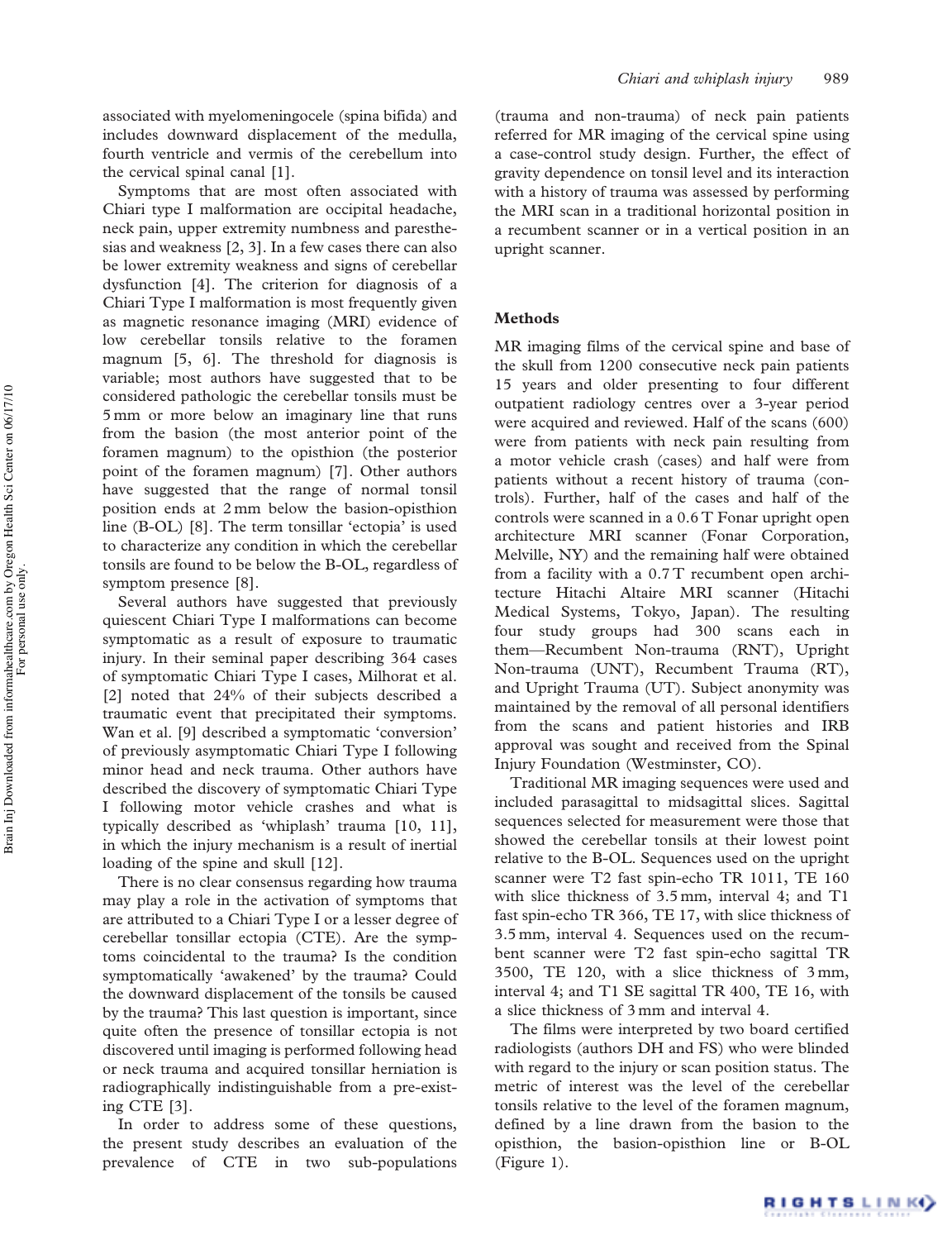

Figure 1. The Basion-Opisthion Line (double arrow).

The scans were classified by the level of the lowest point of the cerebellar tonsils relative to the B-OL. The level of agreement between the two radiologists was assessed, and in cases where there was disagreement the more conservative (more cephalad) assessment of tonsil station was used for the statistical tests.

The results were described in terms of average tonsil level as well as the relative proportion of scans with tonsils 1 mm or more below the level of the foramen magnum for each group and by gender. Three-way analysis of variance (ANOVA) with a Tukey pairwise comparison was used to evaluate for significant differences in average tonsil level among the sub-groups (cases to controls, upright to recumbent, male-to-female) and Chi-square goodness of fit test was used for evaluation of the proportional differences between the groups. Comparisons were statistically significant when  $p \le 0.05$ . A Kappa statistic was used to assess the level of agreement between the two radiologists (Analyse-It, Leeds, UK).

#### Results

Of the 1200 scans, five were considered uninterpretable for tonsil station by one of the radiologists and all five of these studies were in the recumbent trauma group. Amongst the remaining 1195 subjects the average age was 41.5 and 39.7 years in the cases and 57.4 and 54.0 years in the controls (recumbent and upright, respectively). A majority of subjects were female in all groups (Table I).

There was excellent agreement between the two readers regarding tonsil station (kappa range 0.85–0.95). Both injury status and scan type (recumbent vs upright) were associated with significant differences in the average level of the tonsils ( $p \le 0.0001$ ). The highest (most cephalad) mean tonsil level was found in the recumbent non-trauma group at 2.2 mm above the B-OL, followed by the non-trauma upright group at 1.7 mm. The recumbent trauma group average tonsil level was somewhat lower at 1.3 mm above the B-OL and the lowest station by far was observed in the upright trauma group at 0.1 mm (or nearly even with the B-O line). The pairwise comparison indicated that the trauma cases had significantly lower average tonsil levels than controls for both upright and recumbent scan groups. There were also significant differences observed in tonsil level between the male and female groups among the recumbent trauma and upright non-trauma groups, with the average level in all of the female groups lower than those of the male groups ( $p \le 0.0001$ ) (Table II).

Tonsillar herniation of 5 mm and more was rare in all of the groups; there were a total of only six cases in all groups, with three in the trauma groups (two upright and one recumbent) and three in the non-trauma groups (one upright and two recumbent). In contrast, there were quite substantial differences between the groups in the frequency of scans with tonsils at 1 mm or more below the B-OL; in the two non-trauma groups the tonsils were below the B-OL in 5.7% and 5.3% of cases in the recumbent and upright groups, respectively, whereas in the trauma groups 9.3% and 23.3% of cases in the recumbent and upright groups were 1 mm or more below the B-OL  $(\chi^2 = 0.0001)$  (Table II). Similar differences were observed when the groups were stratified by gender, with a significantly larger effect seen among the females ( $\chi^2$  = 0.0001). An exemplar of a case with CTE observed in a vertically scanned trauma group patient is depicted in Figure 2.

#### Discussion

This study reports that patients with a history of motor vehicle crash-associated neck pain have a substantially higher frequency of cerebellar tonsillar ectopia of 1 mm or more than non-traumatic subjects;  $\sim$ 4-times greater when evaluated with an upright MRI scanner. These data represent the first large series of patients scanned in both upright and recumbent MR scanners with the intent of evaluating CTE frequency.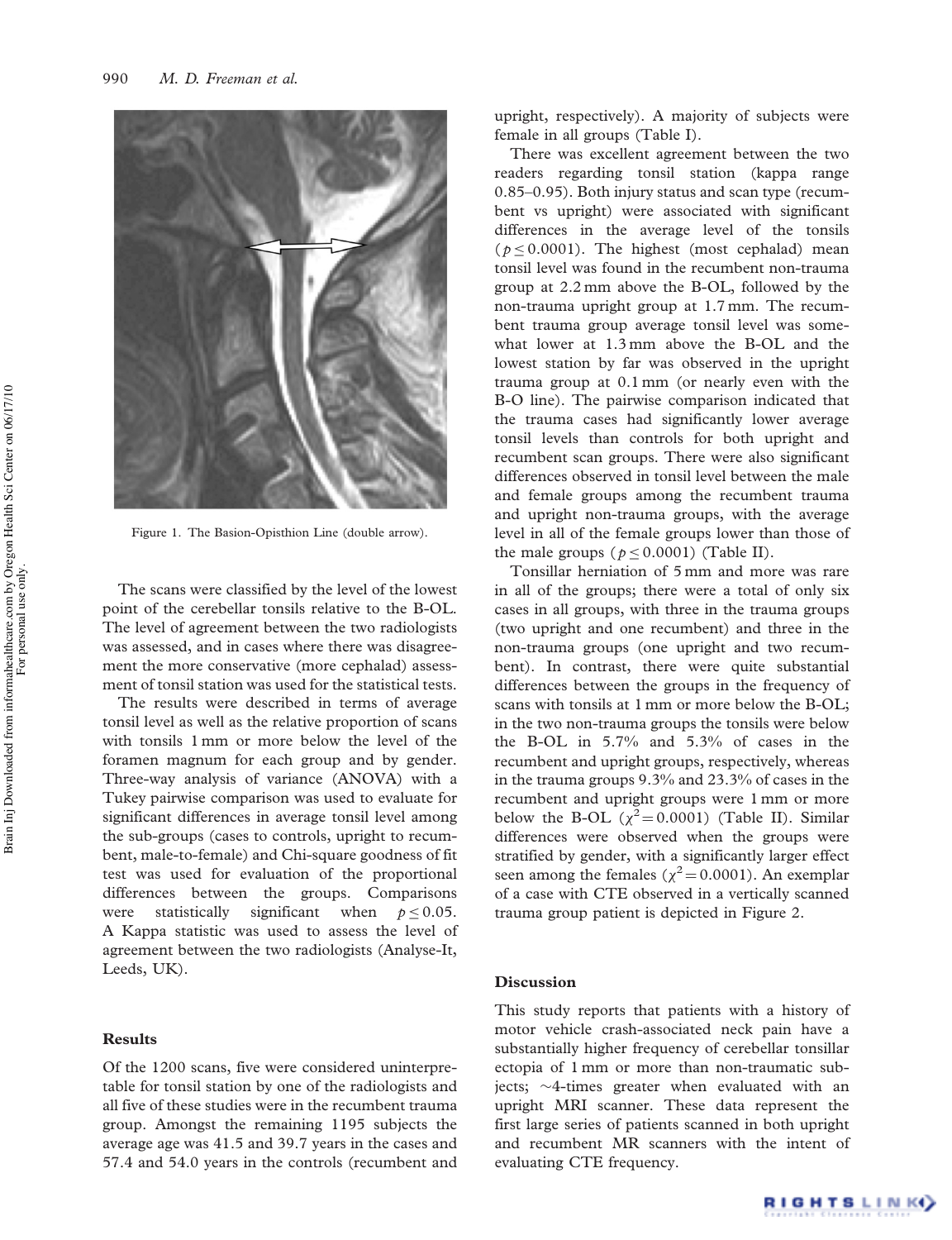|                    | Recumbent non-trauma | Upright non-trauma | Recumbent trauma | Upright trauma |  |
|--------------------|----------------------|--------------------|------------------|----------------|--|
| Number of subjects | 300                  | 300                | 295              | 300            |  |
| Age in years       | 57.4, 14.47          | 54.0, 17.74        | 41.5, 12.90      | 39.7, 14.37    |  |
| Gender             | 60.3/39.7            | 57.3/42.7          | 64.8/35.2        | 62.3/37.7      |  |

Table I. Age (mean, SD), gender (F/M%).

Table II. Mean tonsil level (mm above B-OL), 95% confidence interval (mm above B-OL), percentage of cases  $> 1 \text{ mm}$  below B-OL.

|                      | All |              |         | Female |             | Male    |     |             |         |
|----------------------|-----|--------------|---------|--------|-------------|---------|-----|-------------|---------|
|                      | М   | $95\%$ CI    | $%$ CTE | М      | $95\%$ CI   | $%$ CTE | М   | $95\%$ CI   | $%$ CTE |
| Recumbent non-trauma | 2.2 | $2.0 - 2.4$  | 5.7     | 2.1    | $1.8 - 2.4$ | 7.2     | 2.3 | $2.0 - 2.7$ | 5.0     |
| Upright non-trauma   | 1.7 | $1.5 - 1.9$  | 5.3     | 1.4    | $1.2 - 1.7$ | 7.5     | 2.2 | $1.9 - 2.5$ | 2.4     |
| Recumbent trauma     | 1.3 | $1.1 - 1.5$  | 9.3     | 1.0    | $0.7 - 1.3$ | 11.4    | 1.8 | $1.4 - 2.2$ | 6.7     |
| Upright trauma       | 0.1 | $-0.1 - 0.3$ | 23.3    | 0.0    | $-0.2-0.3$  | 24.6    | 0.4 | $0.0 - 0.8$ | 19.5    |



Figure 2. Exemplar of Chiari observed in a subject from the upright trauma group. The double arrow indicates the BO-L.

The mean level of the tonsils in the non-trauma groups was relatively close and the frequency of CTE was also nearly the same. This was not the case with the trauma groups; the recumbent mean tonsil level was substantially more cephalad than the upright. Notably, CTE was found 2.5-times more often in the upright trauma vs the recumbent trauma group and  $\sim$ 4-times more often than in either of the non-trauma groups. Unless the difference between trauma and non-trauma cases was a result of unforeseen variability, it is reasonable to conclude that these results reflect a degree of gravity dependent instability in the trauma group that was not observed in the non-trauma group.

It is probable that the differences observed between the study groups were due to the independent variables of interest (scan type and injury status) rather than some unforeseen bias between the groups. One possible source of bias is the fact that the scans were acquired at four different outpatient imaging centres (two upright and two recumbent), raising the possibility of differing referral criteria. A comparison of the demographics of the patients indicates that the recumbent scan populations were quite similar in age and gender mix to the upright scan populations, once trauma status was taken into account and, thus, the type of facility (upright vs recumbent) did not appear to influence the patient type seen at the facility. The trauma patients were substantially younger than the non-trauma patients, but this was expected as the trauma cases were representative of the mean age of the general population that travels in a motor vehicle, whereas the non-trauma cases were more likely to have neck symptoms associated with age-related degenerative joint and disc disease of the spine [13].

It has been suggested that, relative to a scan performed in a recumbent MR scanner, a scan performed in an upright scanner may demonstrate increased caudal tonsillar ectopia [14]. Mechanically this makes sense; in an upright position the brain will tend to sit lower in the skull than when in a supine position because of a combination of gravitational forces and the configuration of the occiput. When vertical the base of the brain and the spinal cord tend to act as 'cork stopper' in the foramen magnum to the extent allowed by the supporting tissues, and when horizontal the occipital lobe and cerebellum tend to slide in a cephalad direction along the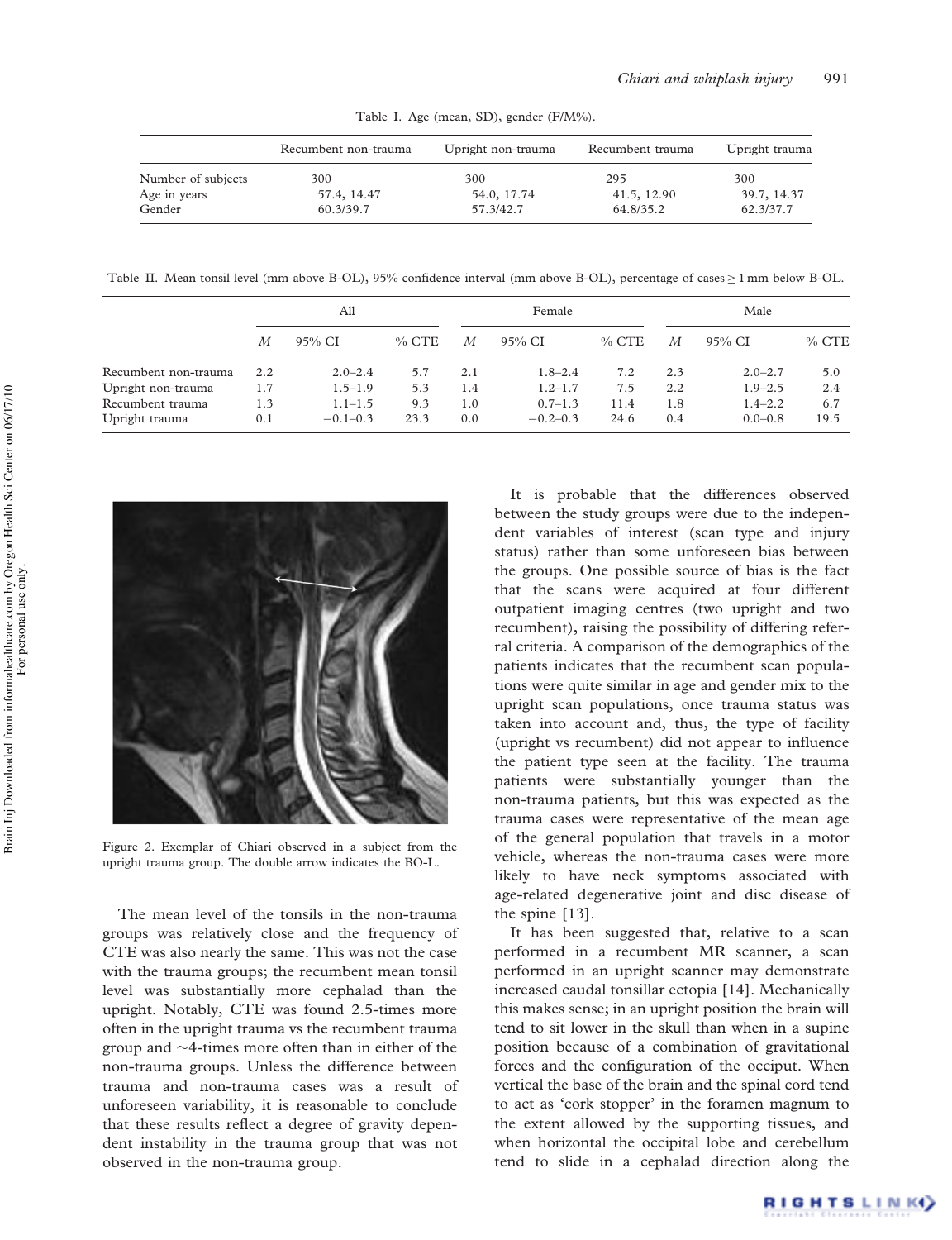curvature of the posterior skull interior. Ideally, all of the patients would have been scanned first in the recumbent position and then in an upright position, in order to assess tonsillar shift with position change.

These findings beg the question of whether a condition of a previously unknown CTE has been symptomatically awakened by the motor vehicle crash trauma or if the CTE was caused by the trauma. There is some evidence in favour of the latter; the fact that there was a substantial difference observed in the frequency of CTE in the upright vs the recumbent trauma groups that was not present in the non-trauma groups suggests instability of the brain in the trauma group that is gravity dependent. It is well established that Chiari can be acquired; lumbar shunting performed to reduce CSF in cases of hydrocephalus can allow the brain to drop in the skull to the point that the cerebellar tonsils herniate through the foramen magnum. This phenomenon is due to the fact that the flotation level of the brain is dependent on the amount of CSF within the dural covering of the spine and brain [15, 16]. Hypothetically, it then follows that if a dural leak could result from crash trauma then a CSF leak and lowered pressure could explain the findings of lower tonsils in the upright trauma group vs the recumbent group.

There is clinical evidence that dural leaks are associated with whiplash trauma and chronic symptoms; using radioisotope cisternography, Ishikawa et al. [17] described the identification of CSF leaks, primarily in the lumbar spine at the dural sleeves, in 37 of 66 (56%) chronic whiplash patients with headache, memory loss, dizziness and neck pain, inter alia. The authors described substantial improvement in chronic symptoms in 32 of the 36 (88%) patients who agreed to epidural blood patch (EBP) therapy. Huntoon and Watson [18] presented a case study in which a 60 year-old woman was exposed to a whiplash trauma and complained of subsequent headache and upper cervical pain. Subsequent MRI examination revealed CTE and finding suggestive of extradural CSF, indicative of a non-specific dural leak. The patient responded positively to EBP therapy.

Although a possible mechanism of dural trauma associated with whiplash trauma is only hypothetical, biomechanical study of a porcine spine model demonstrates substantial pressure changes in the CSF during simulated whiplash trauma; first the pressure drops by  $\sim$ 75 mm Hg and then it increases by more than 150 mm Hg over a period of  $\sim$ 100 ms [19]. Whether this is a sufficient pressure gradient change to cause dural injury in some cases is unknown.

The identification of a here-to-fore unrecognized condition or possible injury to the central nervous system that may be causally associated with motor vehicle crash trauma raises potential concerns regarding the conclusions of prior authors who have studied whiplash injuries as a primarily non-pathologic chronic pain condition. A number of recent papers have evaluated the relationship between psychosocial factors such as litigation status, depression and coping strategies on symptoms associated with whiplash-related neck pain, concluding that all are important and predictive factors in injury outcome [20–22]. These and other prior research efforts have been based on the assumption that there is no definable pathology associated with the chronic pain complaints among the injured subjects. Although this study did not evaluate the relationship between various symptom patterns and the presence or absence of CTE in the 595 whiplash-injured patients, the fact remains that neuroradiographic abnormality was found in approximately one-in-four upright trauma cases in the present study. Thus, while it cannot be concluded that a patient with CTE is more likely to be depressed, have difficulty coping and seek compensation for his injury than one without CTE, it cannot be denied that the condition may have served as a hidden source of confounding in the aforementioned studies and others with similar designs and intent, calling into question the validity of the conclusions of the authors.

Irrespective of whether the radiographic findings of CTE observed in the trauma groups resulted from the crash trauma or was pre-existing, the current study indicates that cerebellar tonsillar ectopia is substantially more prevalent in whiplash-injured neck pain patients than in neck pain patients with no recent history of trauma. Of incidental note is the fact that the proportion of upright scans with CTE in the present study is approximately the same as the proportion of whiplash-injured patients who go on to report chronic pain symptoms from their injury reported by some authors [23].

A limitation of the present study is the lack of detail in the differentiation between the traumatic and non-traumatic subjects regarding a recent history of whiplash trauma. Further information regarding the prevalence of a remote history of trauma among the non-traumatic subjects would have been informative for further comparison between the groups. Several authors have reported that nearly half of the population with chronic neck pain attribute the onset of their pain to a whiplash trauma-associated injury [24, 25]. Accordingly, it is reasonable to assume that some proportion of the subjects in the non-trauma groups did have a prior history of whiplash injury. As a source of error,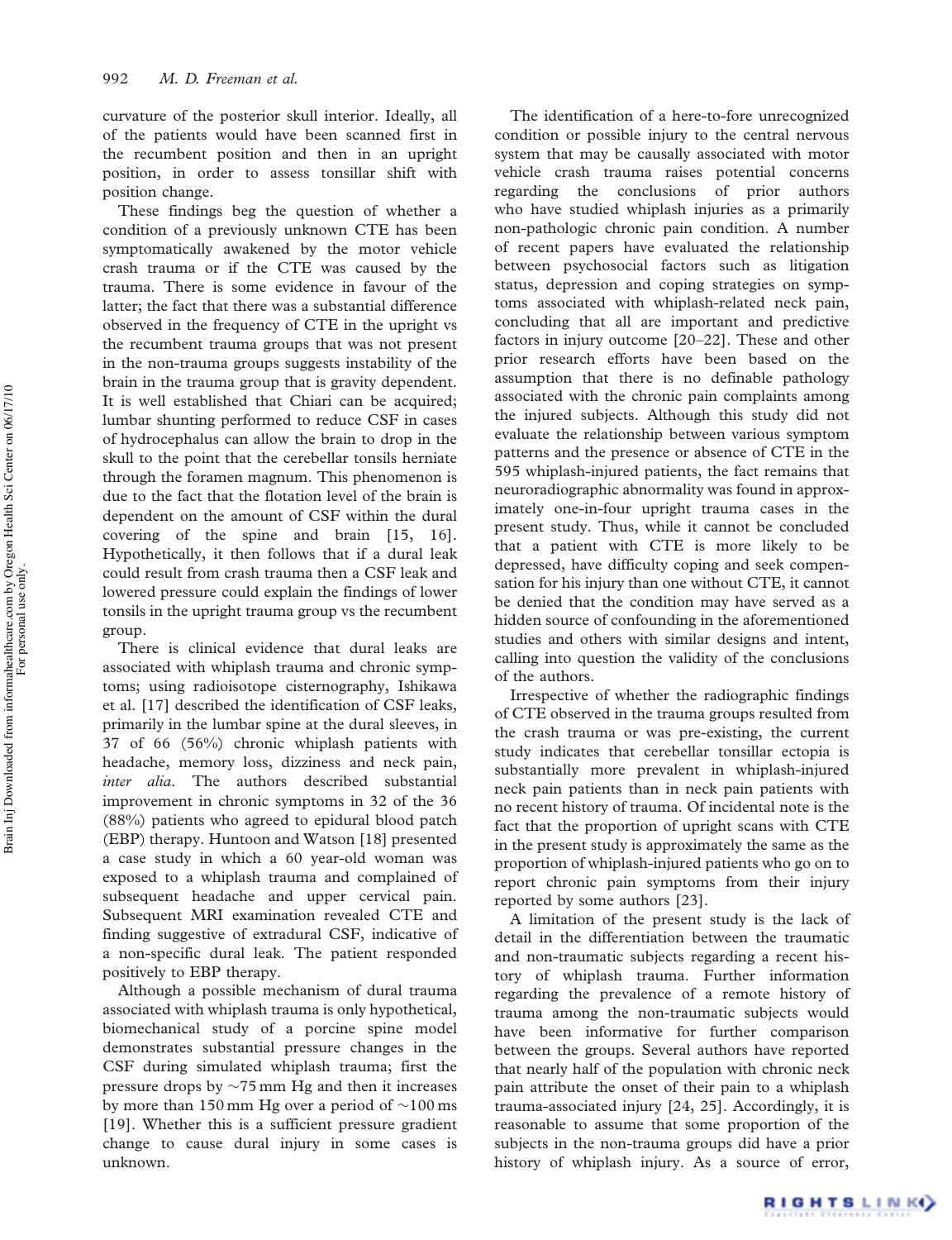this assumption would have minimized rather than increased the differences between the groups, resulting in the probable under-estimation of the ratios of CTE reported herein.

A second limitation is the lack of detailed information regarding the symptoms of the study subjects. Previous authors have described a myriad of neurological complaints associated with a diagnosis of a symptomatic Chiari malformation following head and neck trauma [26, 27]; however, virtually all patients complain of headache and many complain of neck pain, the two symptoms most commonly associated with whiplash injury [28]. The difficulty of evaluating the causal relationship between whiplash injury-related symptoms and the finding of CTE is further complicated by the fact that a causal association has been described in the literature between whiplash injury and fibromyalgia syndrome (FMS) [29, 30]. Further, Heffez et al. [31] have described a higher than expected frequency of Chiari I malformations among a group of 270 patients with FMS (20%), with the lead author noting that more than 70% were observed to have some degree of CTE (personal communication with D. Heffez, 15 October 2008). Thus, CTE has been found to be associated with both a history of whiplash trauma and FMS. Although there are more questions than answers generated by this observation, an appealing hypothesis is one that links FMS to whiplash injury via an acquired CTE resulting from the whiplash trauma, possibly secondary to the type of dural leak described by Ishikawa et al. [17].

Future study that would advance the understanding of the relationship between CTE and whiplash trauma should include a detailed neurologic evaluation and elicited pre- and post-injury history of Chiari-unique headache symptoms (e.g. cough exacerbation) as well as recumbent and upright MRI assessment of CTE status.

### Conclusions

The results reported herein are the first to demonstrate a substantial neuroradiographic difference between neck pain patients with and without a recent history of motor vehicle crash trauma. Upright position MR imaging appears to increase the sensitivity to CTE over recumbent MR imaging by 2.5-times. Future research should include efforts to confirm these results as well as biomechanical research into whether injury-related mechanisms could result in dural injury and subsequent leaking. A prospective long-term follow-up of whiplash injury cases by cerebellar tonsillar ectopia status would provide useful information in understanding posttraumatic neck pain and related syndromes.

Clinicians may want to consider evaluating patients for CTE (i.e. upright MRI of the neck and head) when there is a history of whiplash trauma and persisting suboccipital headache in combination with headache worsened by cough or bilateral sensory or motor deficits in the upper extremities. In CTE patients with headache that is relieved when supine it also may be appropriate to consider radionuclide cisternography to evaluate for the presence of a dural leak.

**Declaration of interest:** Dr Harshfield has a financial interest in an imaging centre with an upright MRI. The authors report no further conflicts of interest. The authors alone are responsible for the content and writing of the paper.

#### References

- 1. Stevenson KL. Chiari Type II malformation: Past, present, and future. Neurosurgery Focus 2004;16:5.
- 2. Milhorat TH, Chou MW, Trinidad EM, Kula RW, Mandell M, Wolpert C, Speer MC. Chiari 1 malformation redefined: Clinical and radiographic findings for 364 symptomatic patients. Neurosurgery 1999;44:1005–1017.
- 3. Payner TD, Prenger E, Berger TS, Crone KR. Acquired Chiari malformations: Incidence, diagnosis, and management. Neurosurgery 1994;34:429–434.
- 4. Wolf DA, Veasey DA, Wilson SK, Adame J, Korndorffer WE. Death following minor head trauma in two adult individuals with the Chiari I deformity. Journal of Forensic Science 1998;43:1241–1243.
- 5. Ball WS, Krone KR. Chiari malformation from Dr. Chiari to MR imaging. Radiology 1995;195:602–604.
- 6. Elster AD, Chen MY. Chiari 1 malformations: Clinical and radiological reappraisal. Radiology 1992;183:347–353.
- 7. Meadows J, Kraut M, Guarnieri M, Haroun RI, Carson BS. Asymptomatic Chiari type I malformations identified on magnetic resonance imaging. Journal of Neurosurgery 2000;92:920–926.
- 8. Barkovich AJ, Wippold FJ, Sherman JL, Citrin CM. Significance of cerebellar tonsillar position on MR. AJNR: American Journal of Neuroradiology 1986;7:795–799.
- 9. Wan MJ, Nomura H, Tator CH. Conversion to symptomatic Chiari I malformation after minor head or neck trauma. Neurosurgery 2008;63:748–753.
- 10. Prattico` F, Perfetti P, Gabrieli A, Longo D, Caroselli C, Ricci G. Chiari I malformation with syrinx: An unexpected diagnosis in the emergency department. European Journal of Emergergency Medicine 2008;15:342–343.
- 11. Bunc G, Vorsic M. Presentation of a previously asymptomatic Chiari I malformation by a flexion injury to the neck. Journal of Neurotrauma 2001;18:645–648.
- 12. Stemper BD, Yoganandan N, Gennarelli TA, Pintar FA. Localized cervical facet joint kinematics under physiological and whiplash loading. Journal of Neurosurgery Spine 2005;3: 471–476.
- 13. Matsumoto M, Fujimura Y, Suzuki N, Nishi Y, Nakamura M, Yabe Y, Shiga H. MRI of cervical intervertebral discs in asymptomatic subjects. British Journal of Bone Joint Surgery 1998;80:19–24.